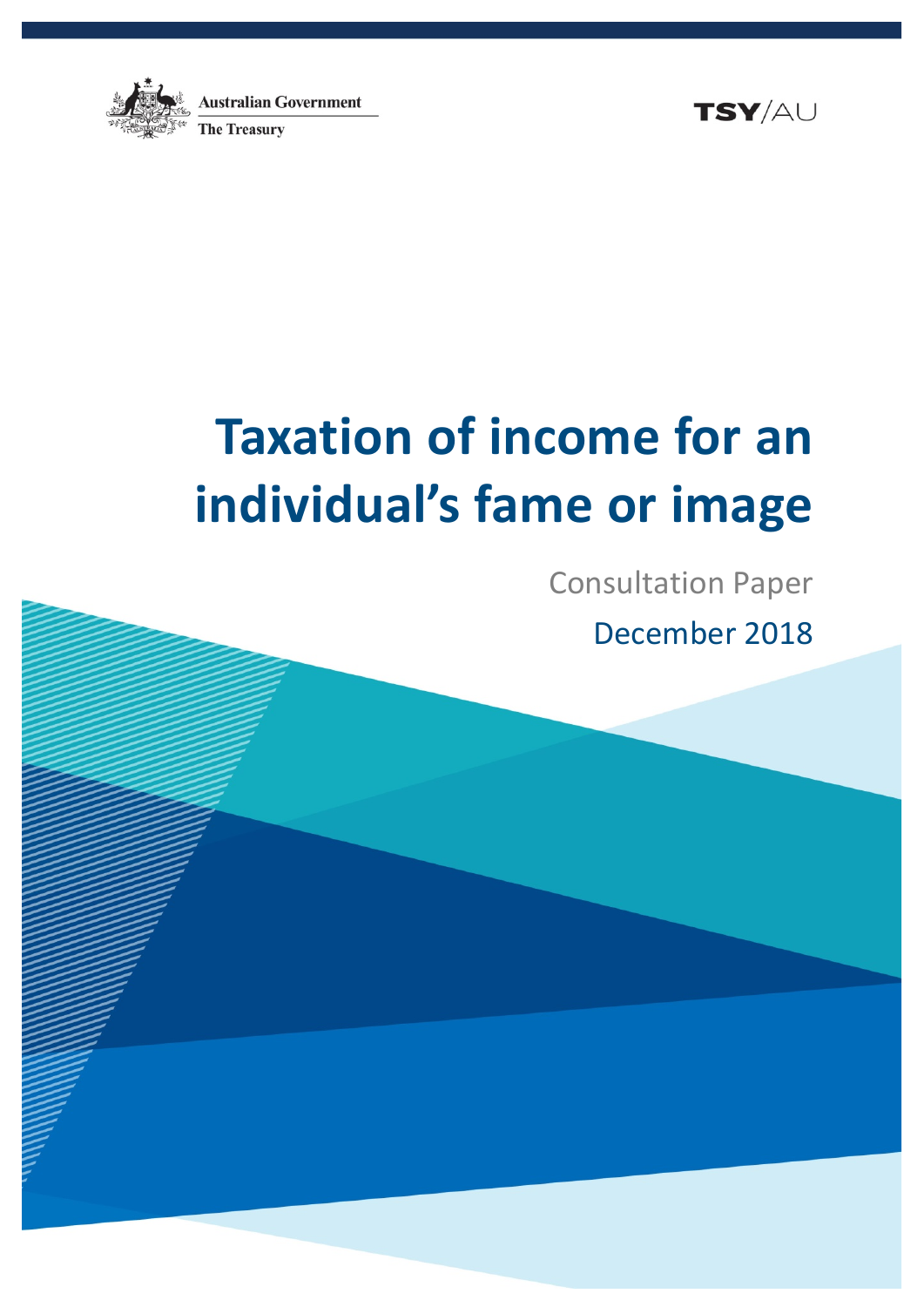#### © Commonwealth of Australia 2018

This publication is available for your use under a [Creative Commons Attribution 3.0 Australia](http://creativecommons.org/licenses/by/3.0/au/deed.en) licence, with the exception of the Commonwealth Coat of Arms, the Treasury logo, photographs, images, signatures and where otherwise stated. The full licence terms are available from [http://creativecommons.org/licenses/by/3.0/au/legalcode.](http://creativecommons.org/licenses/by/3.0/au/legalcode)



Use of Treasury material under a [Creative Commons Attribution 3.0 Australia](http://creativecommons.org/licenses/by/3.0/au/deed.en) licence requires you to attribute the work (but not in any way that suggests that the Treasury endorses you or your use of the work).

#### *Treasury material used 'as supplied'.*

Provided you have not modified or transformed Treasury material in any way including, for example, by changing the Treasury text; calculating percentage changes; graphing or charting data; or deriving new statistics from published Treasury statistics — then Treasury prefers the following attribution:

*Source: The Australian Government the Treasury*.

#### **Derivative material**

If you have modified or transformed Treasury material, or derived new material from those of the Treasury in any way, then Treasury prefers the following attribution:

*Based on The Australian Government the Treasury data*.

#### **Use of the Coat of Arms**

The terms under which the Coat of Arms can be used are set out on the Department of the Prime Minister and Cabinet website (se[e www.pmc.gov.au/government/commonwealth-coat-arms\)](http://www.pmc.gov.au/government/commonwealth-coat-arms).

#### **Other uses**

Enquiries regarding this licence and any other use of this document are welcome at:

Manager Media and Speeches Unit The Treasury Langton Crescent Parkes ACT 2600 Email: [medialiaison@treasury.gov.au](mailto:medialiaison@treasury.gov.au)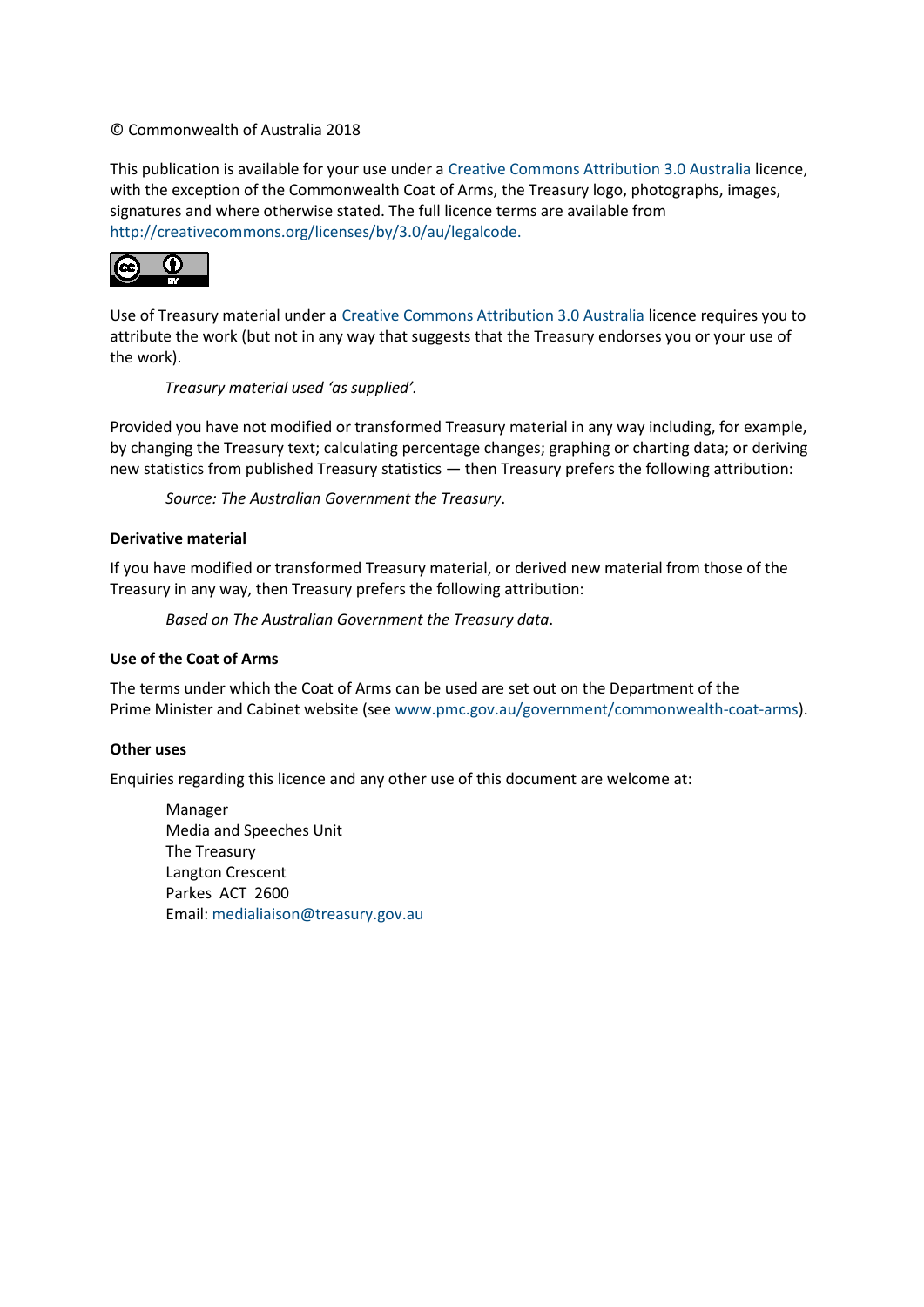## Contents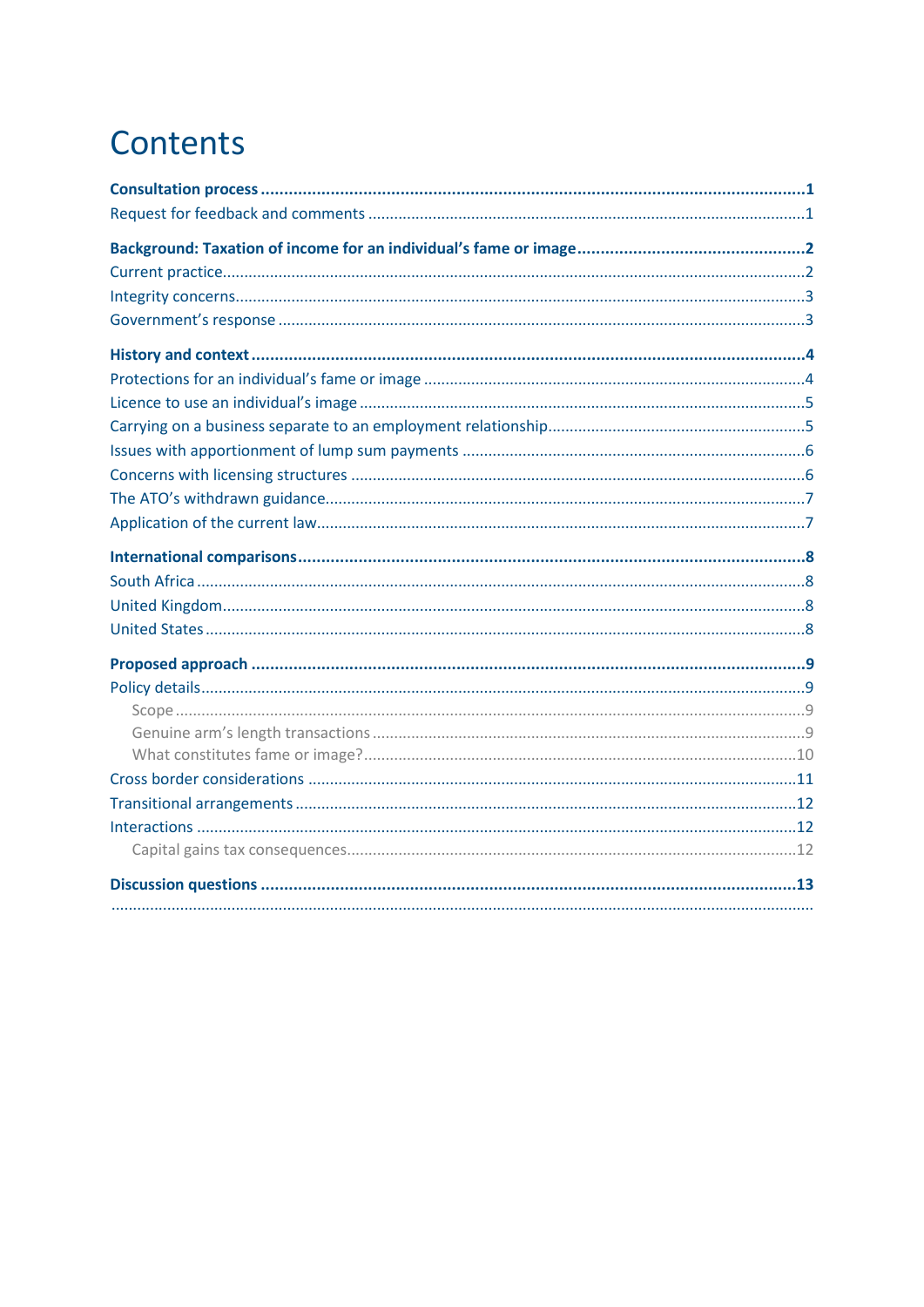## <span id="page-3-0"></span>Consultation process

## <span id="page-3-1"></span>Request for feedback and comments

The purpose of this consultation paper is to seek comments on the Government's proposed approach to implementing the 2018-19 Budget measure *Tax Integrity — taxation of income for an individual's fame or image*. The measure aims to ensure that all remuneration (including payments and non-cash benefits) provided for the commercial exploitation of a person's fame or image will be included in the assessable income of that individual. The Government is committed to improving the integrity of the tax system by ensuring that high profile individuals are not able to take advantage of lower tax rates by licensing their fame or image to another entity.

Interested parties are invited to comment on the application and broad principles outlined in this consultation paper. Comments received will feed into the development of legislation required to implement this measure, helping to ensure it operates appropriately and achieves its policy objectives.

While submissions may be lodged electronically or by post, electronic lodgement is preferred. For accessibility reasons, please submit responses sent via email in a Word or RTF format. An additional PDF version may also be submitted. All information (including name and address details) contained in submissions will be made available to the public on the Treasury website unless you indicate that you would like all or part of your submission to remain in confidence. Automatically generated confidentiality statements in emails are not sufficient for this purpose. If you would like only part of your submission to remain confidential, please provide this information clearly marked as such in a separate attachment.

Closing date for submissions: 31 January 2019

| Email            | fameorimage@treasury.gov.au                                                                                                     |
|------------------|---------------------------------------------------------------------------------------------------------------------------------|
| Mail             | Manager<br>Individuals Tax Unit<br>Individuals and Indirect Tax Division<br>The Treasury<br>Langton Crescent<br>PARKES ACT 2600 |
| <b>Enquiries</b> | Enquiries can be initially directed to Shanyn Sparreboom                                                                        |
| Phone            | 02 6263 2111                                                                                                                    |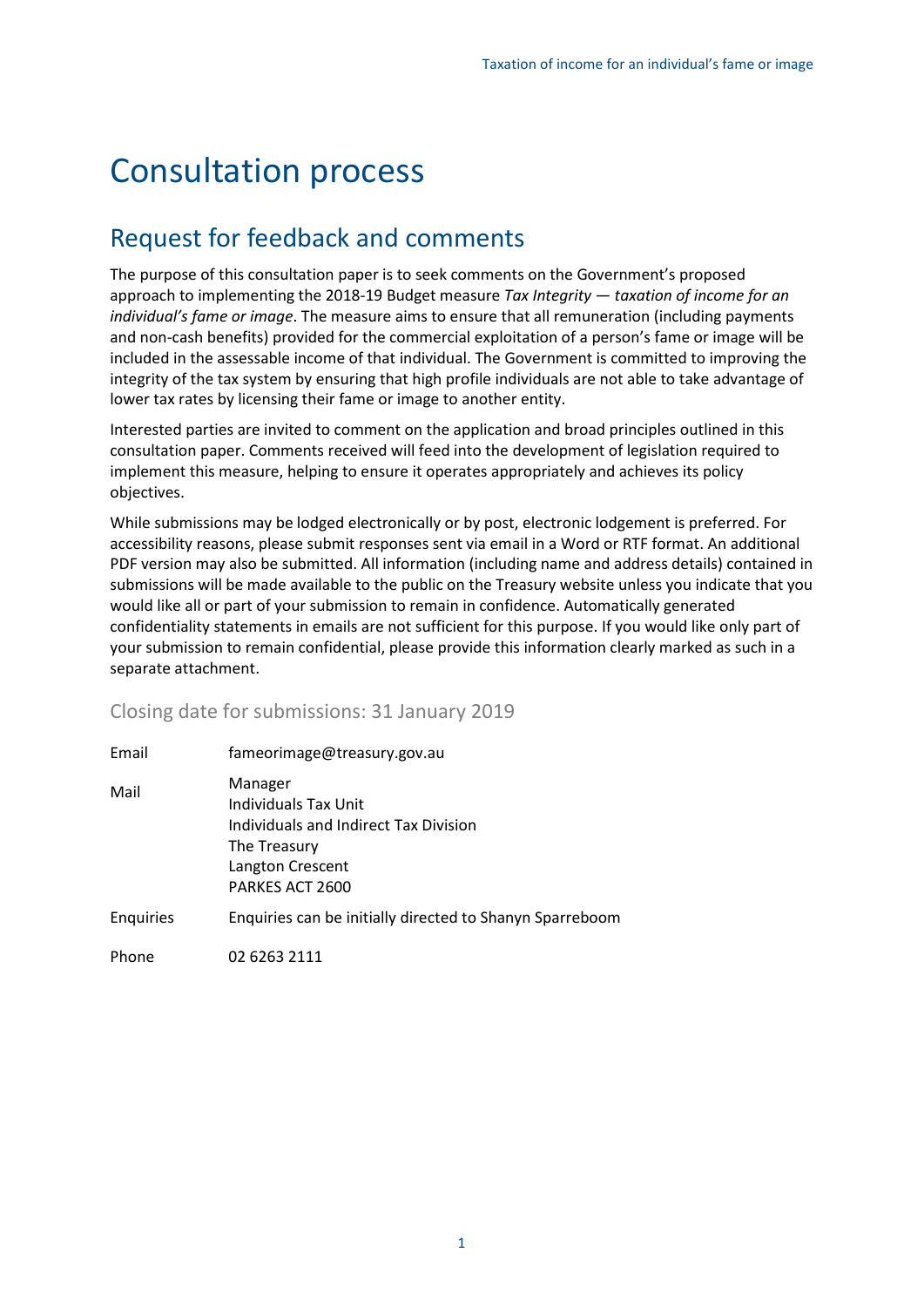## <span id="page-4-0"></span>Background: Taxation of income for an individual's fame or image

## <span id="page-4-1"></span>Current practice

High profile individuals, such as celebrities, sportspeople, internet personalities and entertainers, often earn income from a number of sources, including salary and wages, bonuses, business and investment income. However, when individuals begin to develop fame and a public following, they can also earn income from the use of their fame or image. This exploitation can consist of advertisements, sponsorships, including wearing associated brand products, public appearances and the promotion of products.

Income from the exploitation of an individual's fame or image (fame or image income) is generally taxed consistently with other forms of income, provided it is earned by the individual. However, individuals with fame or image often seek to license their fame or image to a separate entity, such as a company or trust, for use. When individuals make use of these licensing structures, the other entity may be contractually entitled to payments attributable to the individual's fame or image. Where such payments from the licence are received by the other entity, this may create opportunities to take advantage of different, and often concessional, tax treatment.

### **Example 1 – Licensing structures**

Jane is a high profile entertainer who has built a significant fan base. In 2017-18, Jane was approached by an independent clothing company that offered Jane \$100,000 to allow them to print Jane's face onto a series of clothing items, which the company then offered for sale.

Jane set up a related entity in the form of a trust (the JR Family Trust), of which Jane's spouse (Robert) was the sole beneficiary. Jane granted the JR Family Trust the licence to use her fame or image. The JR Family Trust relied on this licence to sublicense the use of Jane's image to third parties. The JR Family Trust entered into a licensing agreement with the independent clothing company, and received the \$100,000 for the use of Jane's image pursuant to that agreement.



In 2017-18, Jane paid tax at the top marginal tax rate and would have paid tax of \$45,000 (before the Medicare levy) on the \$100,000 payment had it been paid to her directly. However, as Robert was the sole beneficiary of the JR Family Trust and had no other income in the financial year, when the Trust distributed the \$100,000 of 'licensing' income to him, he only paid tax of \$24,632 (before the Medicare levy).

Tax paid was reduced by \$20,368.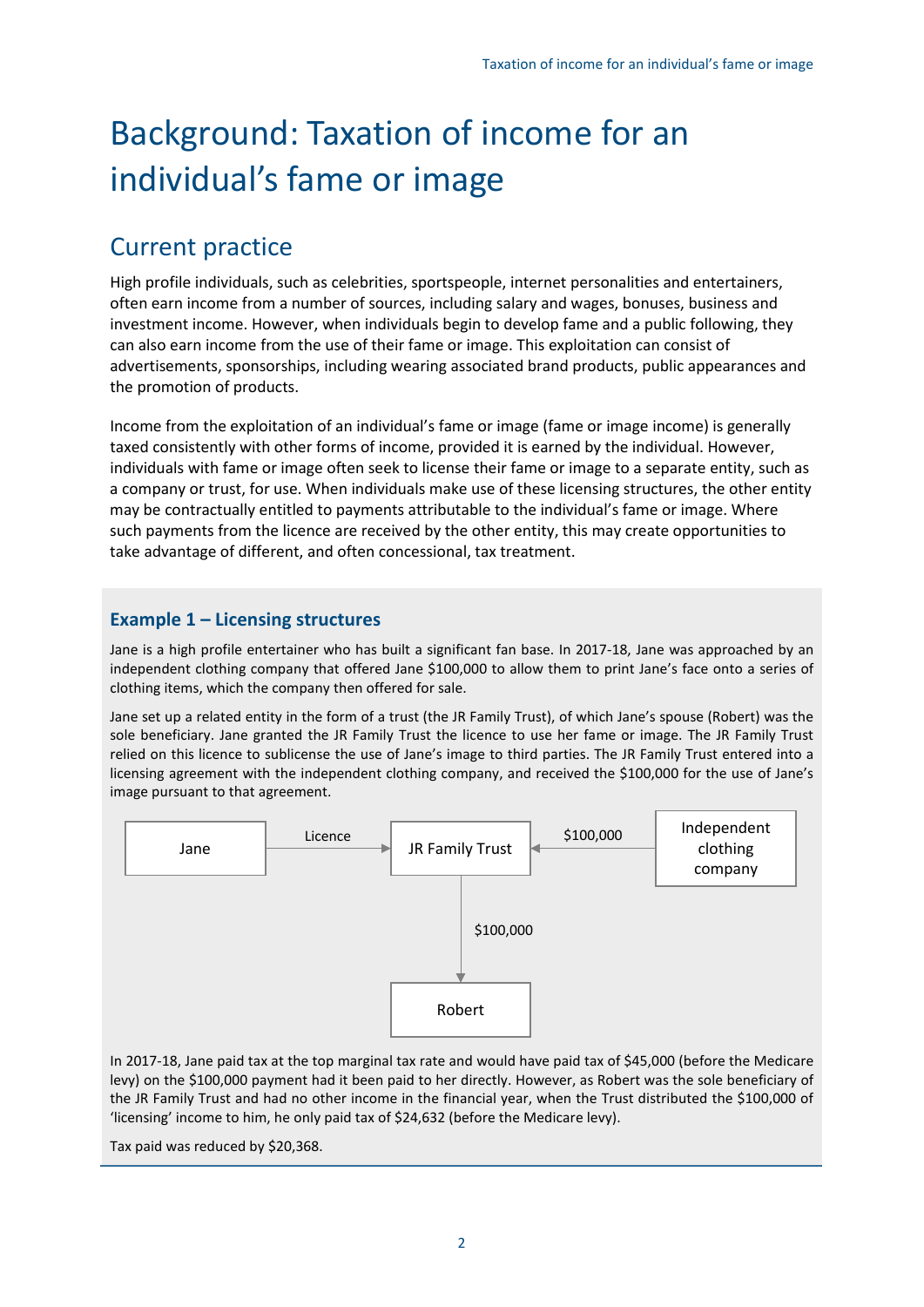### <span id="page-5-0"></span>Integrity concerns

Over recent years, the Government has taken action to address integrity concerns across the tax system, including preventing income splitting arrangements and structures where there is evidence of misuse or tax avoidance. These integrity concerns cover all aspects of the tax system, from individuals to multinationals. For example, the Government has introduced the tax integrity measures 'enhancing the integrity of concessions in relation to partnerships' and 'removing the capital gains discount at the trust level for Managed Investment Trusts and Attribution MITs'.

The Government is concerned that fame or image licensing structures may have been established to provide income splitting benefits to high profile individuals that cannot be obtained by other individuals. These benefits have created opportunities for high profile individuals to take advantage of different tax rates and avoid paying tax at their marginal rate. The recent consultations undertaken by the Australian Taxation Office (ATO) on its draft Practical Compliance Guideline 2017/D11, *[Tax treatment of payments for use and exploitation of a professional sportsperson's](https://www.ato.gov.au/law/view/document?docid=COG/PCG201711/NAT/ATO)  ['public fame' or 'image'](https://www.ato.gov.au/law/view/document?docid=COG/PCG201711/NAT/ATO)* (the draft PCG 2017/D11), confirmed concerns that some individuals are licensing a sizable amount of income through related entities.

Separate to the Government's Budget measure, the ATO has withdrawn its draft PCG 2017/D11 and ATO Interpretive Decision 2004/511, *[Licence to use image granted to a family trust](http://law.ato.gov.au/atolaw/view.htm?docid=AID/AID2004511/00001&PiT=20040531000001)* (ATOID 2004/511), which provided guidance to sportspeople on how they should apply the current taxation law, in response to concerns that many of the licensing structures and arrangements being used are not effective under the current Australian law.

### <span id="page-5-1"></span>Government's response

To address the integrity concerns the Government announced changes to the tax treatment of fame or image income in the 2018-19 Budget measure *Tax Integrity — taxation of income for an individual's fame or image*. The measure aims to ensure that all remuneration (including payments and non-cash benefits) provided for the commercial exploitation of a person's fame or image will be included in the assessable income of that individual.

The measure improves the integrity of the tax system by ensuring that high profile individuals are not able to take advantage of lower tax rates by licensing their fame or image to another entity. All individuals earning income from the exploitation of their fame or image, and their related entities (such as the family trust in Example 1) that hold a licence to use the individual's fame or image, are intended to be subject to the measure.

The new arrangements will apply from 1 July 2019.

The stakeholder submissions received as part of this consultation process will assist to finalise the policy ahead of the development of exposure draft legislation.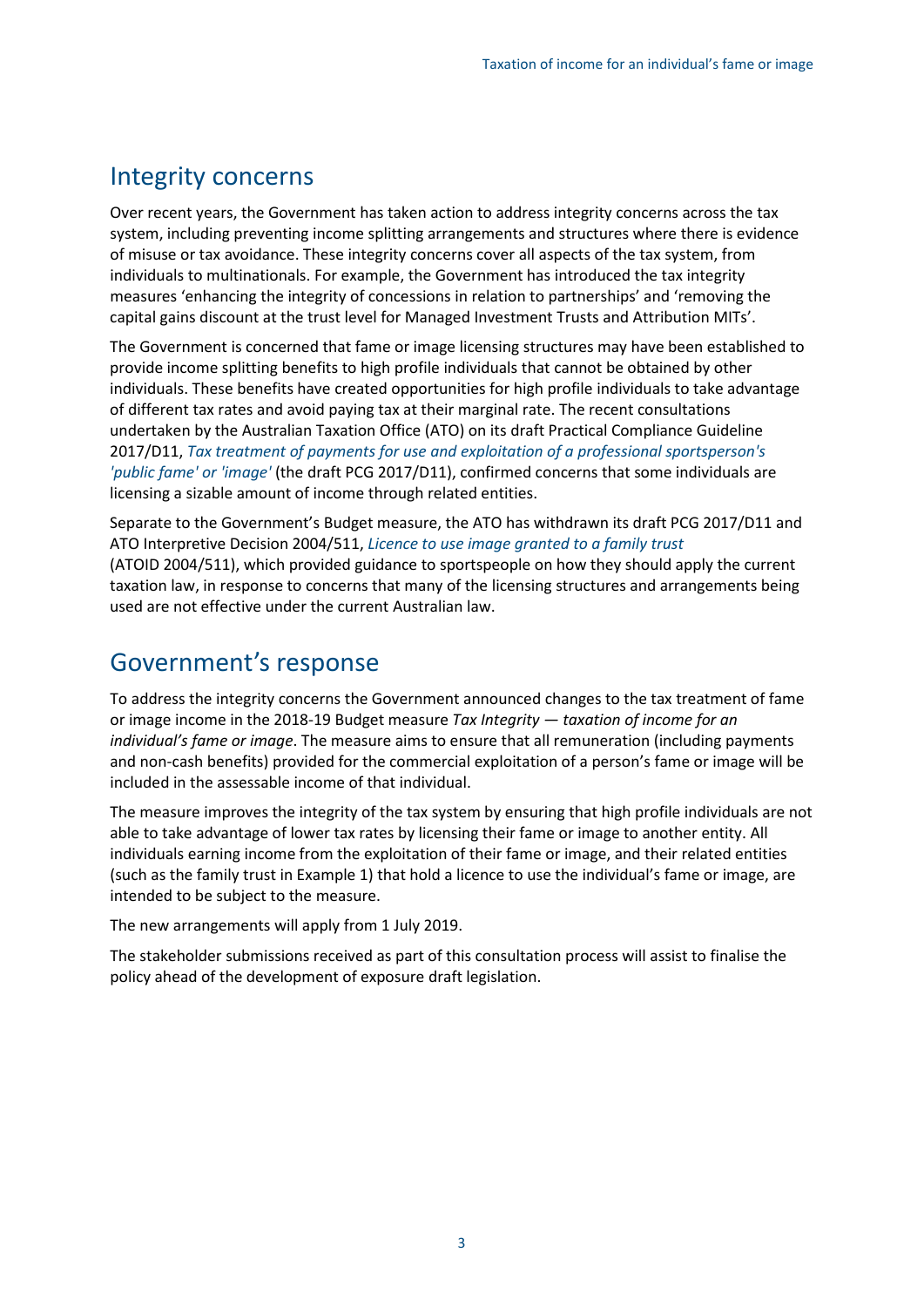## <span id="page-6-0"></span>History and context

Fame or image tax structures in Australia have evolved and become more common over time.

The licensing of fame or image is legally complex. Fame or image (or image rights) are not recognised under Australian intellectual property law. Instead, a series of protections from acts, such as defamation and consumer protection laws may give an individual certain rights to bring an action against other entities that make use of their fame or image without authorisation. These protections have been interpreted as creating a proprietary interest, the use of which can be licensed to another entity. These licences have been considered by some taxpayers and advisers as providing a basis in tax law to treat income received in respect of an individual's fame or image as being income of the licence holder rather than of the individual.

There is evidence that, currently, individuals are splitting, or apportioning, lump sum payments to shift more income outside of their personal assessable income. Income splitting arrangements can be central to contract negotiations with high profile individuals.

## <span id="page-6-1"></span>Protections for an individual's fame or image

The ability to make use of licensing structures stems from the common law treatment of rights relating to an individual's image. Australia's law does not recognise a proprietary right in a person's fame or image. However, individuals do have the right to take action against others that have used their image without consent. For example:

- unauthorised use of a person's image to suggest an association between the person and another person, or the goods and services of another person, or an endorsement by them of another person or the other person's goods or services, may give rise to the tort of 'passing off'<sup>[1](#page-6-2)</sup> or a cause of action under section 18 of Schedule 2 of the *Competition and Consumer Act 2010* to protect against misleading and deceptive conduct; and
- unauthorised use of a person's name or image for promotional purposes, which could adversely affect their reputation, may give rise to a cause of action in defamation.

The existence of these causes of action means that individuals can require payment for the use of their image. Further, individuals can create licences in relation to the use and exploitation of their image and grant these licences to third parties, authorising the use of their image. The legal effect of the licence is to make lawful an activity that would otherwise not be permissible and could be actionable, for example by the tort of passing off.

<span id="page-6-2"></span> $1$  The tort of 'passing off' provides protection where an entity wrongly suggests a connection or representation with another entity's goods or services, and where there is a threat of damage to the reputation or goodwill of the wronged entity.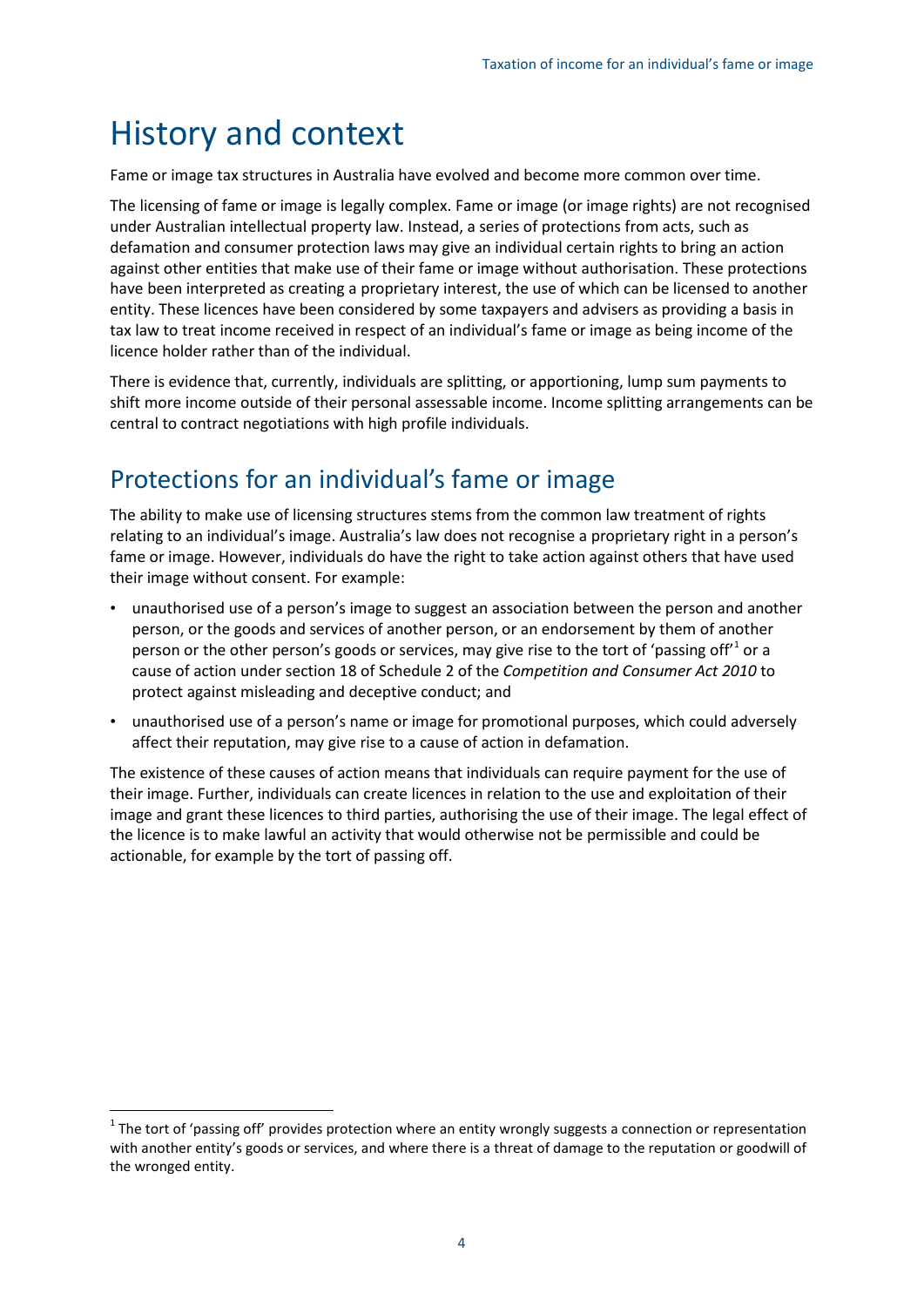## <span id="page-7-0"></span>Licence to use an individual's image

A view has been advanced by some taxpayers and advisers that where a taxpayer licenses the use of their fame or image to another entity, they can alienate<sup>[2](#page-7-2)</sup> any resulting income as it is a payment linked to the licence. On this basis, high profile individuals have subsequently created structures to minimise the amount of tax they pay. As a result, in November 1999, the ATO released a Taxation Ruling (Taxation Ruling TR 1999/17, *Income tax: sportspeople - [receipts and other benefits](http://law.ato.gov.au/atolaw/view.htm?Docid=TXR/TR199917/NAT/ATO/00001)  [obtained from involvement](http://law.ato.gov.au/atolaw/view.htm?Docid=TXR/TR199917/NAT/ATO/00001) in sport*) providing targeted advice to sportspeople about what to include in their assessable income. The ruling noted that payments received from public appearances, product promotions and endorsements, were assessable income if received in connection with an employment contract. The ruling also noted that a sportsperson's business could involve the commercial exploitation of their fame or image.

TheATOID 2004/511 published in June 2004 (now withdrawn) recognised that professional sportspeople could grant a licence to a trust in relation to the use of their fame or image and the resulting income from the use of the licence would be income of the trust and not personal services income.

## <span id="page-7-1"></span>Carrying on a business separate to an employment relationship

In 2009 in *Spriggs v Commissioner of Taxation* [2009] HCA 22 the High Court held that sportspeople, because of the nature of their activities, will generally derive both personal exertion income from employment activities and income from carrying on a business of using their fame or image.

- Personal exertion income includes payment for personal services, such as match fees, media appearances and interviews.
- Business income includes payments received from commercially using their fame or image, such as endorsements and promotional material.

Both types of income are subject to tax and are generally taxed consistently, provided they are earned by the same entity.

### **Spriggs v Commissioner of Taxation; Riddell v Commissioner of Taxation**

On 18 June 2009, the High Court allowed appeals by Australian Football League's David Spriggs and National Rugby League's Mark Riddell (Spriggs and Riddell) against the Commissioner of Taxation (Commissioner). The High Court held that management fees incurred by Spriggs and Riddell were deductable as they were incurred in the course of gaining or producing assessable income from carrying on a business of commercially exploiting their sporting prowess and associated celebrity.

The case confirmed that, in most cases, sportspeople will be considered to be carrying on a business when receiving fame or image income and that the business can be carried on separately from an employment relationship.

<span id="page-7-2"></span><sup>&</sup>lt;sup>2</sup> 'Alienation of income' refers to a situation where income that would otherwise be assessable to an individual is attributed as income to a different entity (for example, a company or trust).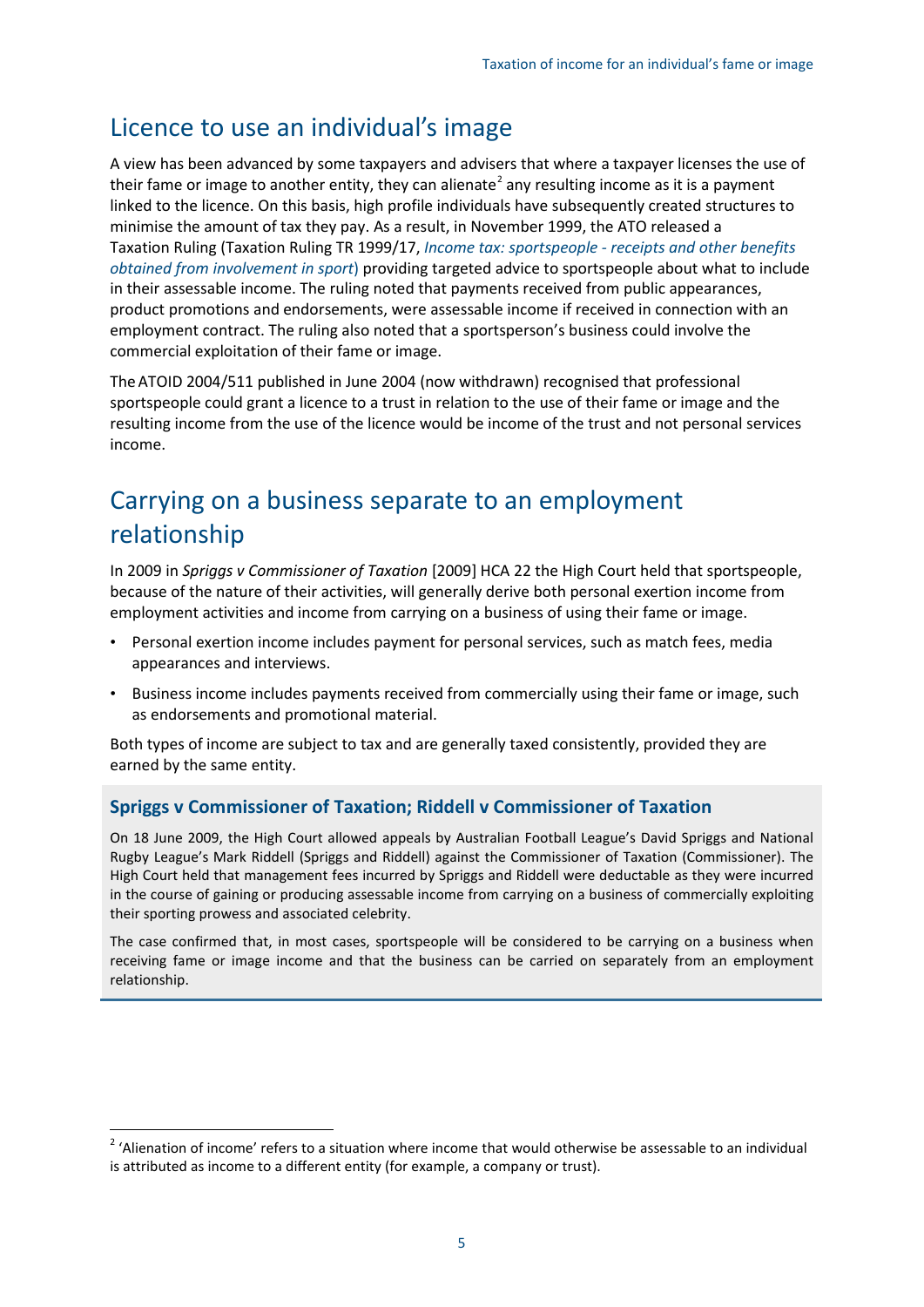### <span id="page-8-0"></span>Issues with apportionment of lump sum payments

Following the Spriggs and Riddell court decision, it became apparent that the tax structures used to apportion fame or image income were becoming increasingly complex.

Most sportspeople operating in a team based code receive a single payment under contract, or as part of a collective bargaining agreement, which consists of a mix of personal exertion income as an employee playing professional sport and business income from carrying on a business of using their fame or image. Some sportspeople were attributing a sizable component of their lump sum as income for the use of their fame or image, and entering into arrangements with the purported effect of this income not being taxed in the hands of the individual in respect of whose fame or image it relates.

The ATO became concerned that the apportionment of the single payment between personal exertion income and income for the use of fame or image for sportspeople was often unrealistic. It is often difficult to estimate the value of an individual's fame or image, particularly where there is not a commercial market to value those rights, or in fact there are no separately tradeable rights. In many cases, the value being placed on those rights did not seem reasonable or justifiable.

In response to this concern, on 19 July 2017, the ATO released the draft PCG 2017/D11, which provided a safe harbour of 10 per cent for apportioning lump sum payments for the provision of a professional sportsperson's services and the use and exploitation of their fame or image under licence, while indicating that approaches to apportionment that resulted in a higher amount were likely to attract detailed scrutiny. The limit of 10 per cent was set as being reasonable across all sporting player groups and codes.

### <span id="page-8-1"></span>Concerns with licensing structures

The release of the draft PCG 2017/D11 prompted further consideration of the arrangements that license income. In particular, there are uncertainties about the interpretation of the law in relation to arrangements that purport to assign or transfer forms of goodwill (including rights relating to a person's fame or image) independently from the business it is associated with.

While an individual can license their fame or image to others in exchange for income, the licence would not assign any property to the other entity, it would simply authorise the other entity to use the individual's fame or image. Ownership of fame or image remains with the individual and, consequently income associated with that fame or image is also assessable to the individual (see *FCT v Everett* [1980] HCA 6, which was determined on the basis of the existence of a property right). As a practical example of where ownership of an individual's fame or image cannot be passed to another entity, if a related entity (such as a family trust that holds a licence) were to become insolvent, creditors would not be able to seize the licence in lieu of payment. The individual would still retain control over their own fame or image. In light of these concerns, the ATO withdrew its ATOID 2004/511 and the draft PCG 2017/D11 on 24 August 2018.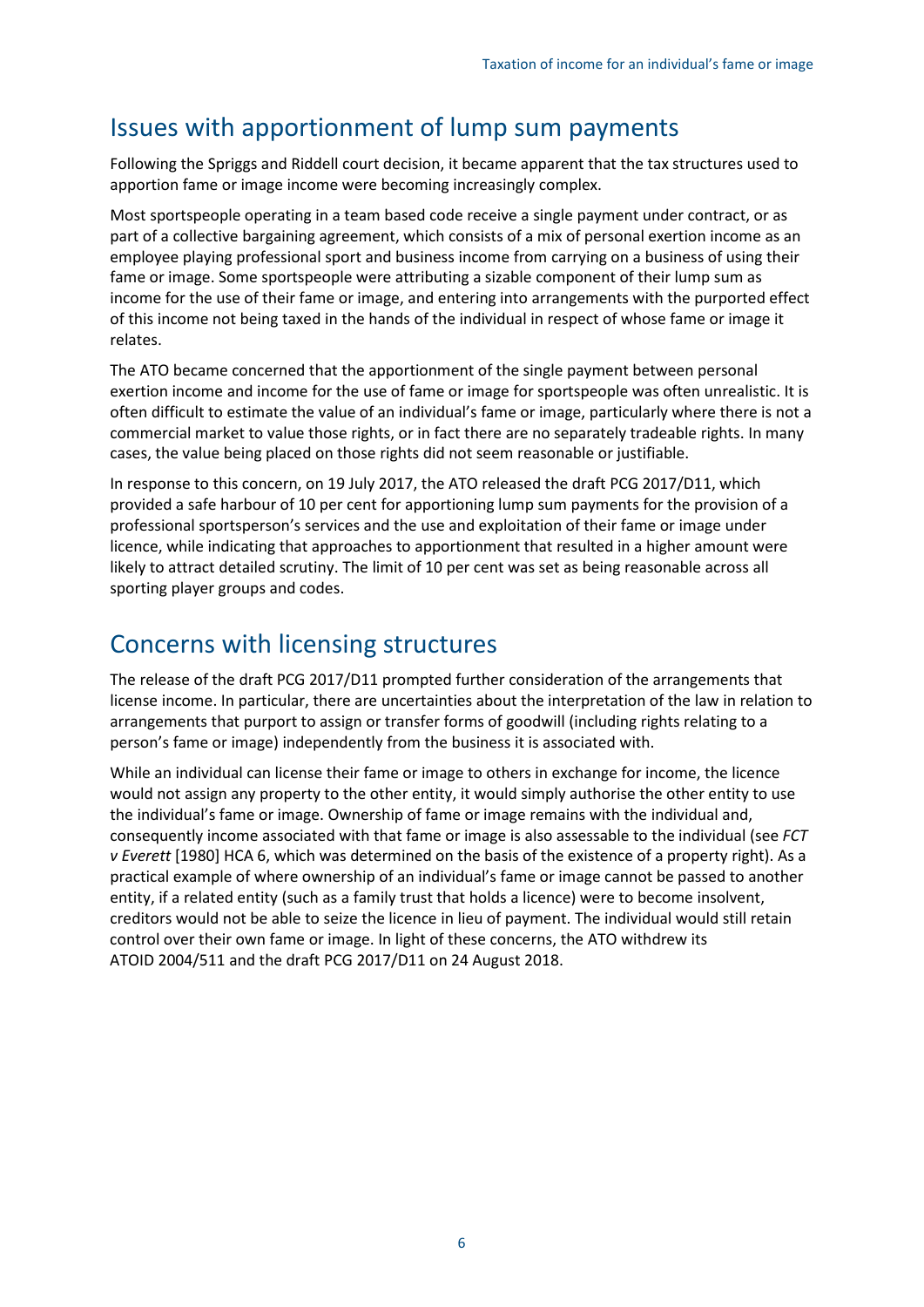### <span id="page-9-0"></span>The ATO's withdrawn guidance

The ATO's specific guidance has been restricted to the use of 'image rights' licences by some sportspeople playing team sports pursuant to collective bargaining agreements.

The ATO withdrew the draft PCG 2017/D11 and ATOID 2004/511; with effect from 24 August 2018. The ATO has advised that sportspeople should no longer rely on the now withdrawn PCG 2017/D11.

The ATO has advised that it is not seeking to apply compliance resources before 1 July 2019 to arrangements that were entered into prior to the withdrawal date, where those arrangements are consistent with the now withdrawn draft PCG 2017/D11.

## <span id="page-9-1"></span>Application of the current law

Concerns with licensing structures has led to the ATO revisiting its position on the use of 'image rights' and it no longer considers that licensing arrangements, like those considered in the draft PCG 2017/D11 between high profile individuals and their associated entities, are effective. The associated entities gain no proprietary or other rights in the individual's fame or image under such licensing agreements and therefore cannot exploit the image rights. In many cases, such income may be characterised as income for service such as an appearance, doing something or wearing something and be ordinary income of the individual or alternatively comprise their personal services income.

This position does not extend to payments for the use of recognised forms of intellectual property (for example copyright or a registered trade mark).

Income from the exploitation of recognised forms of intellectual property is derived by the holder of such property. Where there are no recognised intellectual property rights involved, or payments under the relevant contracts are not allocated between the performance of services and the exploitation of the property rights, the total amount would be ordinary income of the individual.

Specific and general anti-avoidance provisions may also apply to these agreements.

Under this view, there is generally little or no scope for sportspeople and other individuals to redirect parts of their remuneration in the way that raises integrity concerns. The general principle, based on arrangements commonly engaged in by sportspersons, would extend to other arrangements. However, not all potential structures in use and all circumstances have been reviewed. Legislative amendments would place this outcome beyond doubt. The amendments would also provide clarity for payments that are not part of lump sum remuneration arrangements, including where payments are made directly to the related party.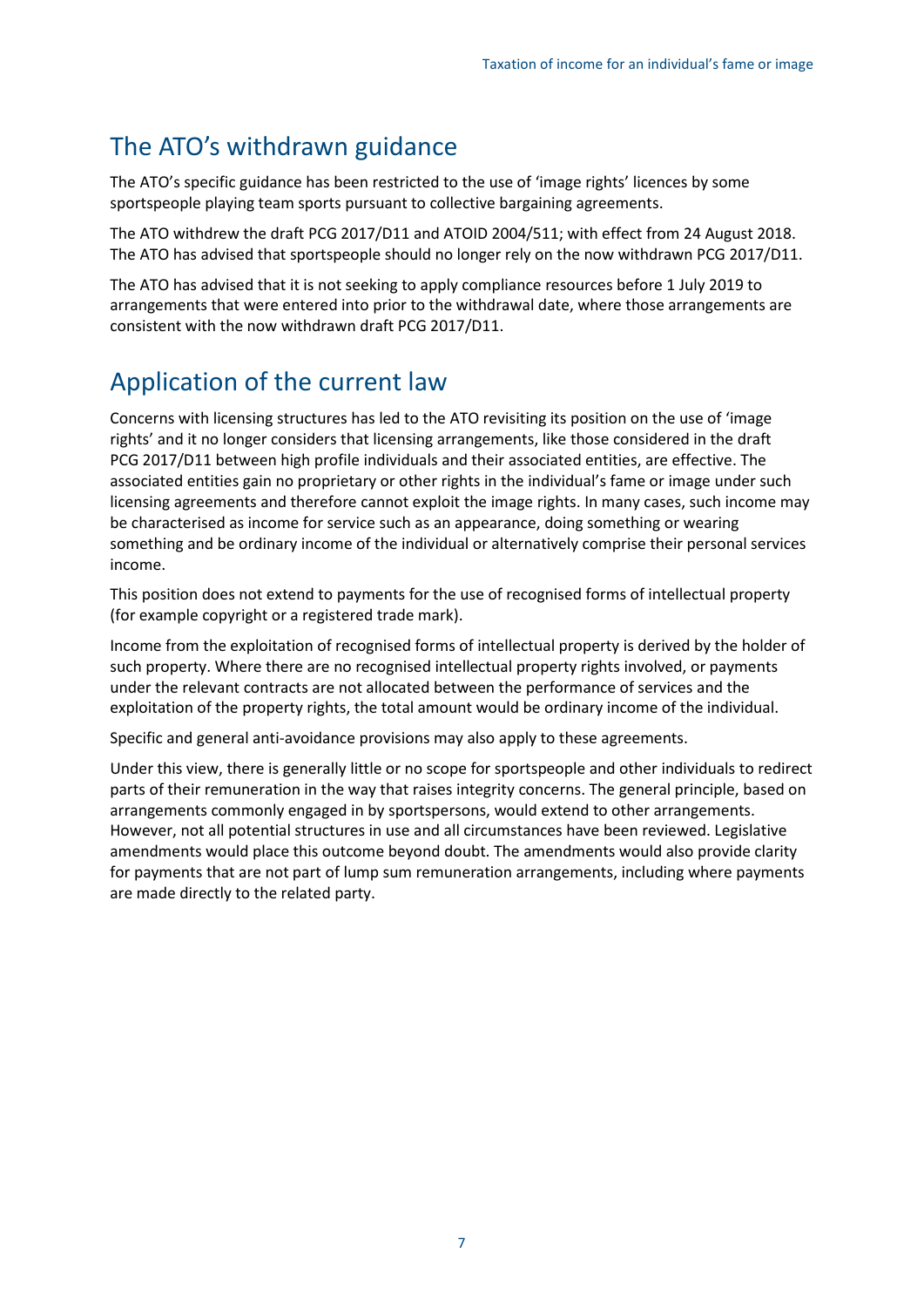## <span id="page-10-0"></span>International comparisons

The lack of recognition of a proprietary right in an individual's fame or image, and subsequent taxation considerations, is not unique to Australia. For example, the United Kingdom and South Africa do not recognise an individual's fame or image as a proprietary right and their tax treatments have come under increased scrutiny in recent years. In contrast, most states in the United States recognise image rights as a proprietary right known as rights of publicity. The approach taken by these countries is discussed below. Other countries have dealt with the uncertain treatment and taxation of income in different ways.

## <span id="page-10-1"></span>South Africa

South Africa has also addressed concerns that high profile individuals may be able to license their fame or image to a separate entity to reduce their tax obligations. In South Africa, where image rights are not recognised as legal rights, licensing structures cannot hold an asset of an individual's image rights under South African tax law, and the income earned from the exploitation of fame or image is taxed in the hands of the individual.

On 27 May 2016, the South African Revenue Service published a 'Draft Guide on the Taxation of Professional Sports Clubs and Players<sup>'[3](#page-10-4)</sup>. The Revenue Service determined that image rights are personal rights that are vested in the person as an individual person, cannot be separated from the individual and consequently cannot be disposed of or sold to another entity. As an example, a golfer who allows their name to be used to promote a tournament does not dispose of their name or lose access to it, but continues to possess it both during and after the tournament. The income the golfer earns from the promotion of the tournament is taxed at their marginal rate.

## <span id="page-10-2"></span>United Kingdom

The United Kingdom (UK) is similar to Australia in that image rights are not recognised. Individuals can rely on various defences against the misuse of their image and may in some circumstances license the use of their image to an image rights company, paying tax through the company. While Australia's and the UK's tax treatment of licensing structures are currently similar, the UK has also identified concerns with these structures. In a report by the UK Committee of Public Accounts in 2017<sup>[4](#page-10-5)</sup>, the Committee noted that image right structures represent the most significant tax risk among footballers and other similar professions. The report found that a large number of resident non-domiciled sportspeople have been making use of image right structures to incorporate their image rights outside of the UK. The report recommended that the UK Government take urgent action to address image rights taxation.

## <span id="page-10-3"></span>United States

In contrast, image rights, known as rights of publicity, are generally recognised as legal rights in most US States, and can be attributed to a separate entity in its whole (similar to a trademark). When these legal rights are transferred as an asset to another entity, royalties generated from the asset are taxed in the hands of the entity that holds the asset.

<span id="page-10-5"></span><span id="page-10-4"></span><sup>&</sup>lt;sup>3</sup> South African Revenue Service, [Draft guide on the taxation of professional sports clubs and players](http://www.sars.gov.za/AllDocs/LegalDoclib/Drafts/LAPD-LPrep-Draft-2016-43%20-%20Draft%20Guide%20on%20the%20Taxation%20of%20Professional%20Sports%20Clubs%20and%20Players.pdf)  $4$  House of Commons, Committee of Public Accounts, Thirty-sixth Report of Session 2016–17, Collecting tax [from high net worth individuals](https://publications.parliament.uk/pa/cm201617/cmselect/cmpubacc/774/774.pdf)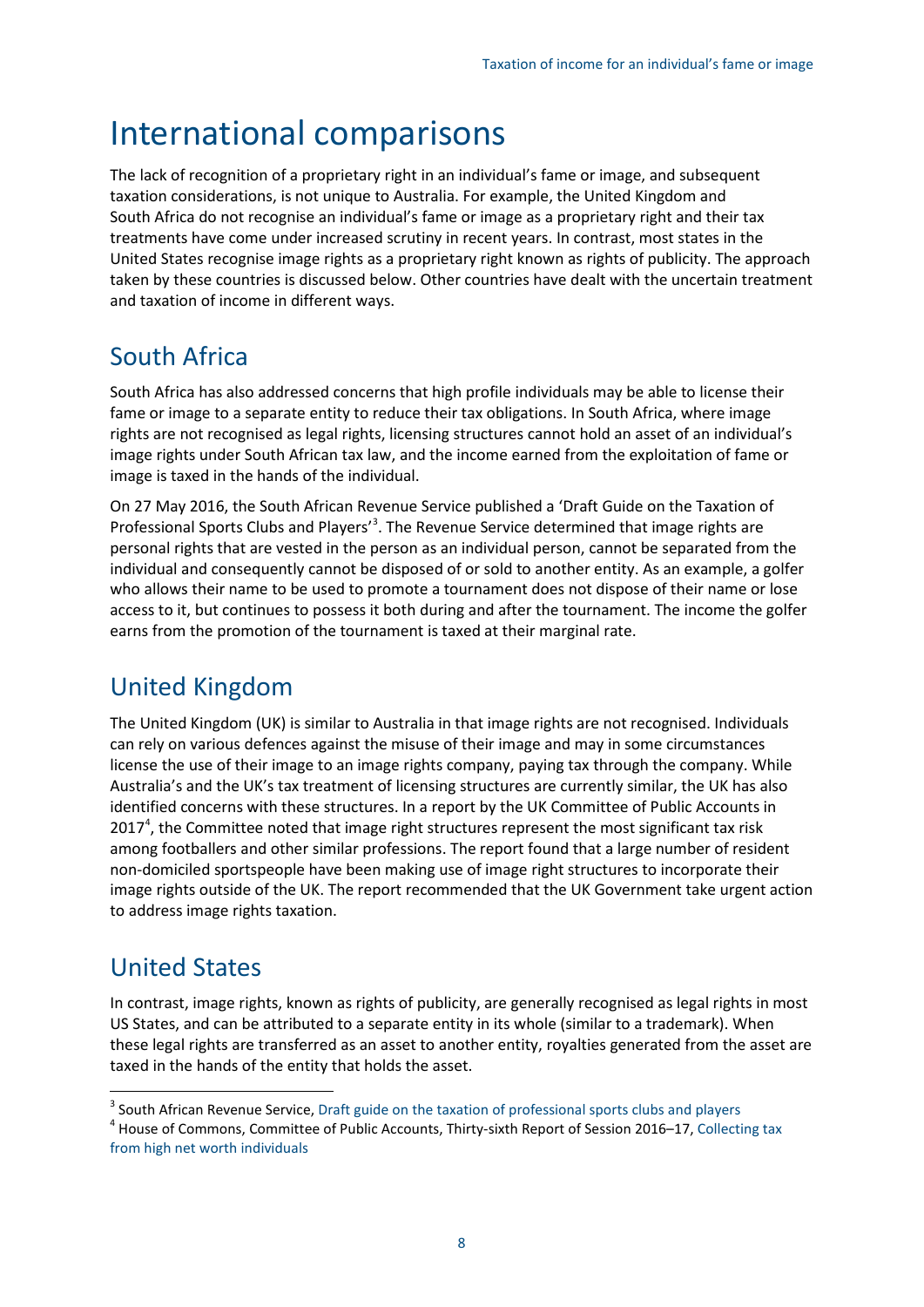## <span id="page-11-0"></span>Proposed approach

### <span id="page-11-1"></span>Policy details

In the 2018-19 Budget the Government announced that, from 1 July 2019, all remuneration (including payments and non-cash benefits) provided for the commercial exploitation of a person's fame or image will be included in the assessable income of that individual and taxed at their individual marginal tax rates.

### <span id="page-11-2"></span>Scope

The measure is intended to apply to all individuals, including sportspeople, entertainers, actors, entrepreneurs and other public figures, and apply to all fame or image income that is taxable in Australia (including benefits).

This is a taxation measure and would not modify the individual's common law or statutory rights in relation to the protection of their image, or otherwise stop individuals from earning income from their fame or image (such as, through advertisements or endorsements). It would not extend to income from the use or exploitation of property rights currently recognised by intellectual property laws (such as patents or copyrights).

### **Example 2 – Treatment under the measure**

In Example 1, Jane has granted a licence to her family trust to use her fame or image. Independent Clothing Company pays the trust \$100,000 to allow them to use Jane's image on clothing the company sells.

If this occurred in 2019-20, the measure will ensure that Jane is taxed on the amount received by the trust as it is income for her fame or image.

As Jane currently pays tax at the top marginal tax rate, she will pay tax of \$45,000 (before the Medicare levy) on the \$100,000 payment.

### <span id="page-11-3"></span>Genuine arm's length transactions

The measure would apply where amounts were paid to a related party, rather than to the individual, if the amounts relate to the use of the individual's fame or image.

The measure would not apply to income received by an unrelated third party under a genuine arm's length arrangement between an individual with fame or image that results in the third party earning income from the use of the individual's fame or image. This ensures individuals with fame or image are not taxed on income that they did not earn and have no right to.

In Examples 1 and 2, Jane has no right to income from the sale of clothing items by the Independent Clothing Company and this measure will not change that result. Rather the measure will ensure that the payment from Independent Clothing Company will be treated as income derived by Jane and not her family trust.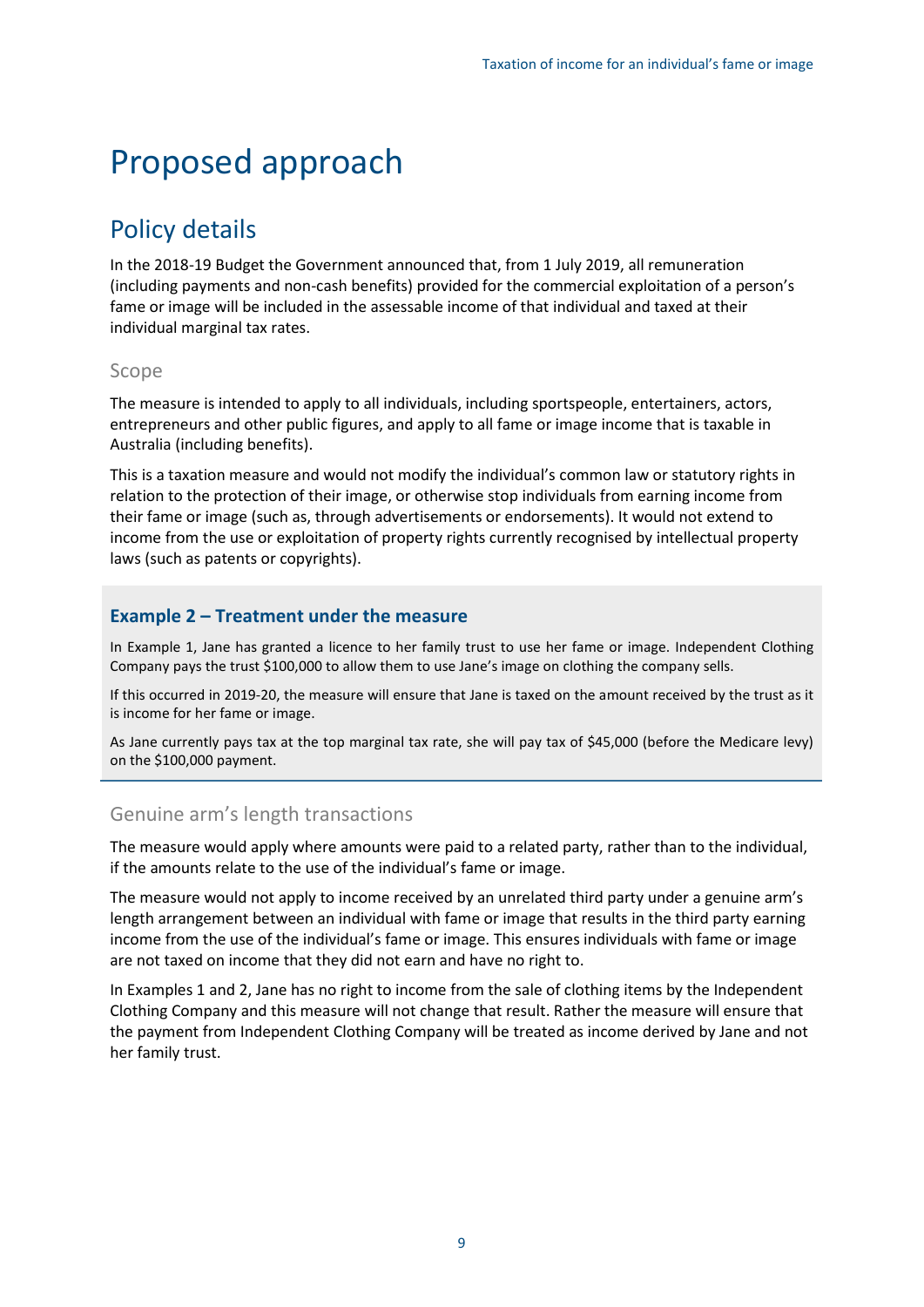### <span id="page-12-0"></span>What constitutes fame or image?

The Government proposes that, for tax purposes, fame or image would cover anything that can be attributable to a person's reputation or appearance and can include an individual's name, image, likeness, identity, reputation and signature, irrespective of their occupation or how they obtained their fame or image. This broad approach would ensure that individuals will not be able to take advantage of potential gaps by rearranging or re-characterising their activities.

Alternatively, a prescriptive definition could be adopted. For example, English courts have previously defined fame or image (referred to as image rights in the United Kingdom) to be:

The right for any commercial or promotional purpose to use the Player's name, nickname, slogan and signatures developed from time to time, image, likeness, voice, logos, get-ups, initials, team or squad number (as may be allocated to the Player from time to time), reputation, video or film portrayal, biographical information, graphical representation, electronic, animated or computer-generated representation and/or any other representation and/or right of association and/or any other right or quasi-right anywhere in the World of the Player in relation to his name, reputation, image, promotional services, and/or his performances together with the right to apply for registration of any such rights.

While a prescriptive approach may provide more certainty to individuals when applying the rules, it is anticipated that a strict legislative definition would not be able to anticipate all future activities, allowing opportunities to exploit possible loopholes. In a digital society, the concepts of marketable fame or a public image has the potential to evolve rapidly and could quickly extend beyond a prescriptive legislative definition.

The Government is also not proposing an approach that targets specific occupations. Fame is not specific to an occupation or to a type of individual. While individuals can generate fame from their employment activities, a business they carry on or an office they hold, they may continue to have fame after ceasing those activities or roles, or generate fame through their personal and social life or personal characteristics or activities. An approach that targets specific occupations would result in unequal tax outcomes between different occupations depending on how the fame or image originates, which would not be appropriate. However, if there are particular practical considerations faced by certain occupations or other classes of people with income from fame or image then these may need to be taken into account in the implementation or administration of the measure.

#### **Discussion questions**

1. The Government intends to implement a broad definition of fame or image. Do you consider that a broad definition of fame or image should be adopted? If so, why and what should this definition be? If not, what is the most appropriate alternative and what should it cover?

2. The Government intends that the measure apply to anyone when they generate income from their fame or image. Should the measure target specific occupations or should it be limited or modified in some other way for particular groups? If so, what criteria should apply in defining the group or groups and how should it be limited or modified?

3. Are there any matters relevant to particular groups that may need to be taken into account in the implementation or administration of this measure?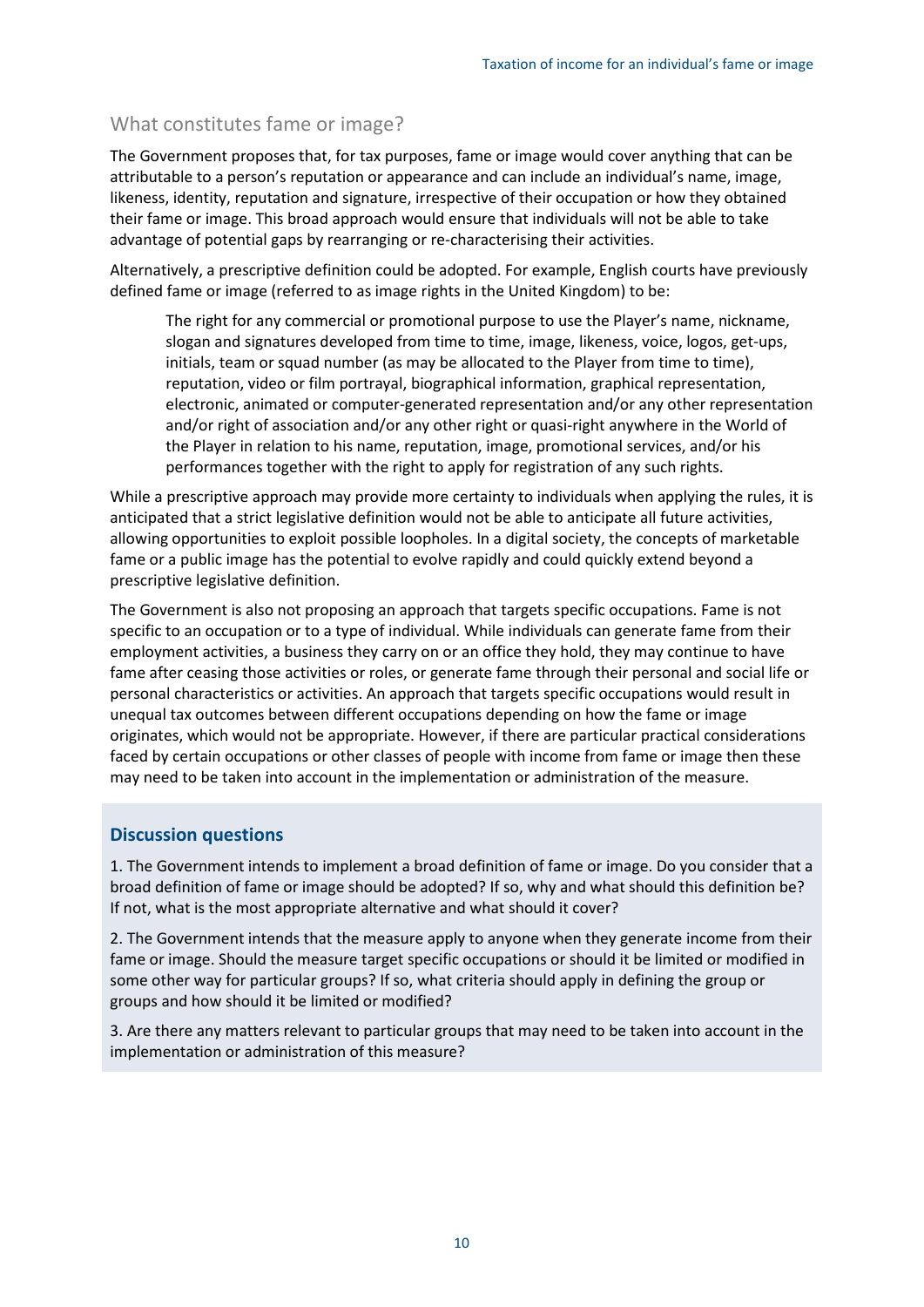## <span id="page-13-0"></span>Cross border considerations

The Government is not proposing any changes to the source income rules governing the allocation of primary taxing rights. This section merely describes how the arrangements would apply.

Some high profile individuals may earn income from the use of their fame or image in a number of countries (for example, advertising in Country A and salary from Country B). Like any other income with an international element, such income may not always be taxable in Australia. Australia's tax treaties contain rules for allocating primary taxing rights over income, or in the absence of a treaty, Australia's domestic law will apply to determine whether, and the extent to which, income is taxable in Australia. Some treaties specifically address income from entertainers and sportspersons.

Broadly, where an Australian resident individual derives income from their fame or image, this income is taxable in Australia. This will be the case where the income is paid to the sportsperson or entertainer directly or if the income is paid to an entity. Australian individuals will be required to report any fame or image income in their income tax returns and pay tax at their marginal rates.

Where a foreign resident derives income in Australia from their fame or image, this income is taxed in Australia if it is Australian sourced and any relevant tax treaty allows Australia to tax the income. In this case, the foreign resident must lodge an income tax return in Australia and declare any income from fame or image. Again this will be the case where the income is paid to the sportsperson or entertainer directly or if it is paid to an entity.

Instances may arise where Australia and another jurisdiction both tax the fame or image income. In such cases Australian residents may be able to apply the foreign income tax offset to alleviate double taxation.

Depending on the structures, arrangements and jurisdictions involved with an individual's fame or image, it is possible that income may be taxed in different entities across different jurisdictions. For example, an individual may be taxed in Australia on their fame or image income and simultaneously be taxed on the same income through a related entity outside of Australia. These types of arrangements may impact relief if double taxation occurs.

### **Discussion questions**

4. Given current tax treaties and source income rules, does the measure provides an appropriate framework for taxing amounts paid in respect of an individual's fame or image in Australia?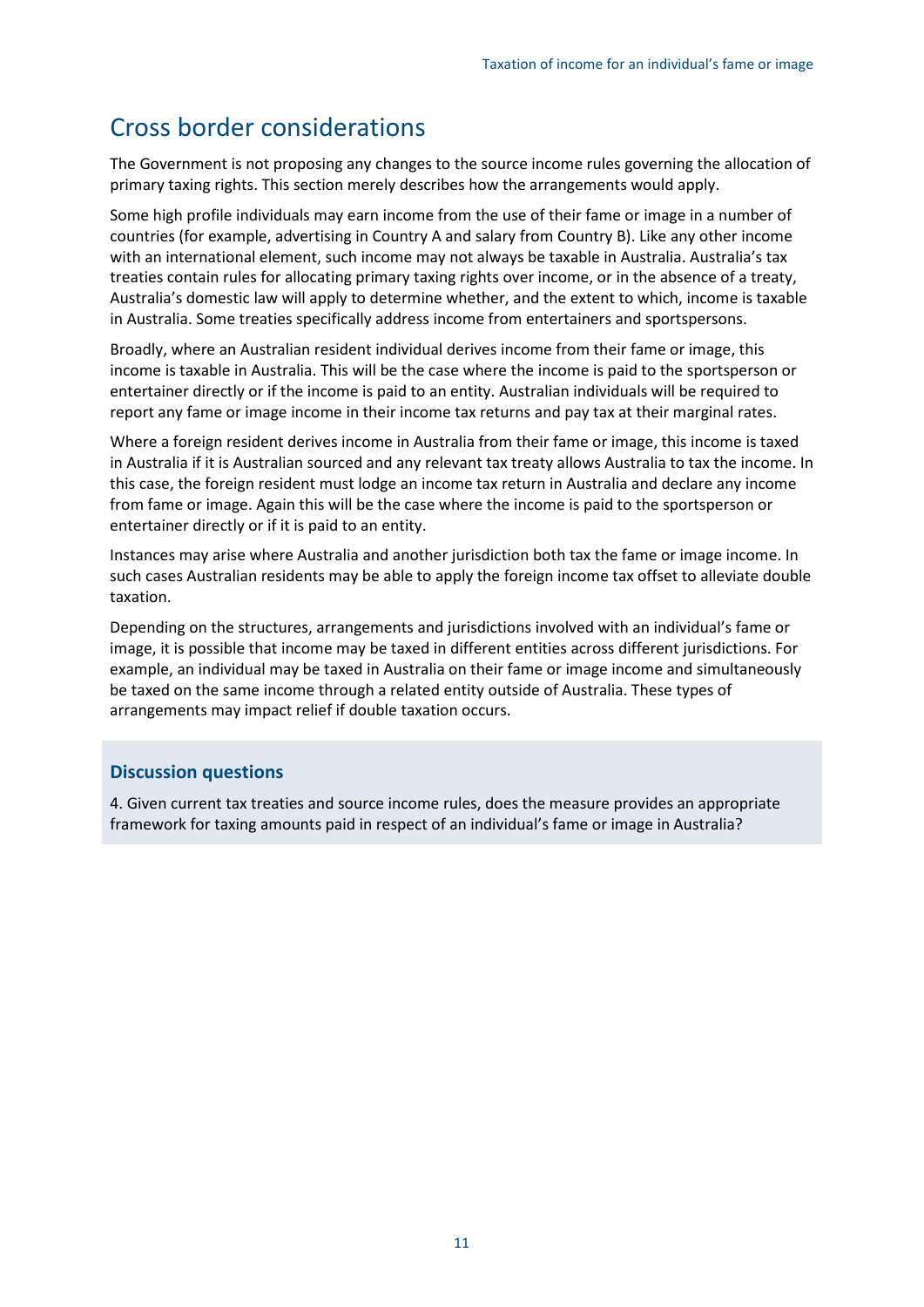## <span id="page-14-0"></span>Transitional arrangements

The Government is proposing that this measure apply to all arrangements (both new and existing) from 1 July 2019, without special transitional or grandfathering arrangements. This will impact taxpayers in the 2019-20 and later income tax years, with individuals required to report income earned from their fame or image in their individual income tax returns at the end of each financial year.

Affected individuals may need to reorganise their affairs. High profile individuals who have entered into licensing arrangements that extend beyond 30 June 2019 may need to unwind or renegotiate contracts and agreements underlying these arrangements. They may also wish to renegotiate payment arrangements with their employers or business partners.

#### **Discussion questions**

5. The Government intends the measure to apply from 1 July 2019. Does the commencement date provide a suitable period for individuals to comply with the new law? If not, why?

6. The Government is not intending to provide any special transitional or grandfathering arrangements. If grandfathering or a transitional period was put in place, what would be a suitable time period?

### <span id="page-14-1"></span>**Interactions**

This measure concerns the tax treatment of fame or image income and is not intended to extend to income attributable to intellectual property rights recognised under Australian law. The taxation of fringe benefits will not change as a result of this measure.

Similarly, nothing in this measure would affect an entity's legal rights in relation their intellectual property or for passing off or misleading and deceptive conduct.

### <span id="page-14-2"></span>Capital gains tax consequences

The use of licensing structures will give rise to potential capital gains tax consequences for the individual and entities concerned. While the tax consequences will depend on specific facts and circumstances, most capital gains tax consequences would be expected to be minimal.

### **Discussion questions**

7. Are there any significant capital gains tax consequences that may need to be taken into account in the implementation and administration of the measure?